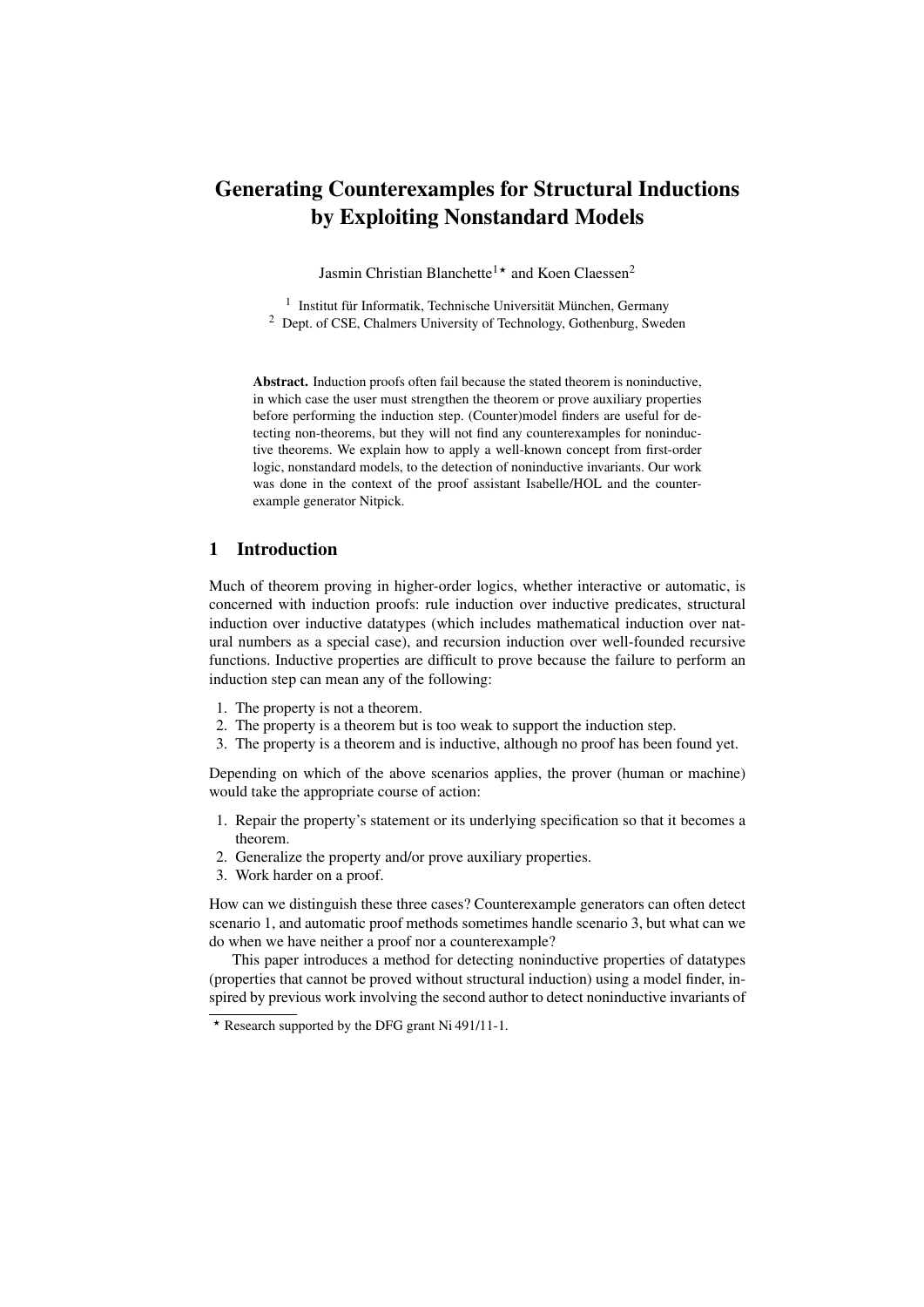state transition systems [8]. The basic idea is to weaken the higher-order axiomatization of datatypes to allow nonstandard models (Section 4). The existence of a nonstandard countermodel for a theorem means that it cannot be proved without structural induction. If the theorem is an induction step, we have identified scenario 2.

A concrete nonstandard model can also help the prover to figure out *how* the induction needs to be strengthened for the proof to go through, in the same way that a standard counterexample helps locate mistakes in a conjecture. Our examples (Sections 3 and 5) illustrate how this might be done.

We have implemented the approach in the counterexample generator Nitpick for the proof assistant Isabelle/HOL, which we employed for the examples and the evaluation (Section 6). When Nitpick finds no standard countermodel to an induction step, it asks permission to run again, this time looking for nonstandard countermodels.

# 2 Background

## 2.1 Isabelle/HOL

Isabelle [13] is a generic theorem prover whose built-in metalogic is an intuitionistic fragment of higher-order logic [7, 9]. The metalogical operators include implication, written  $\varphi \Longrightarrow \psi$ , and universal quantification, written  $\Lambda x$ .  $\varphi$ . Isabelle's HOL object logic<br>provides a more elaborate version of higher-order logic, complete with the familiar provides a more elaborate version of higher-order logic, complete with the familiar connectives and quantifiers  $(\neg, \wedge, \vee, \longrightarrow, \longleftrightarrow, \forall, \exists)$ . Isabelle proofs are usually written in the human-readable Isar format inspired by Mizar [18]. This paper will show some proofs written in Isar. We do not expect readers to understand every detail of the proofs, and will explain any necessary Isar syntax in context.

The term language consists of simply-typed  $\lambda$ -terms augmented with constants and weak polymorphism. We adopt the convention that italicized Latin letters with optional subscripts denote variables, whereas longer names denote constants. Function application expects no parentheses around the argument list and no commas between the arguments, as in *f x y*. Syntactic sugar provides an infix syntax for common operators, such as  $x = y$  and  $x + y$ . Variables may range over functions and predicates. Types are usually implicit but can be specified using a constraint  $\pi$ .

HOL's standard semantics interprets the Boolean type *bool* and the function space  $\sigma \rightarrow \tau$ . The function arrow associates to the right, reflecting the left-associativity of application. HOL identifies sets with unary predicates and provides syntactic sugar for set-theoretic notations. Additional types can be declared as uninterpreted types or as isomorphic to a subset of another type. Alternatively, inductive datatypes can be declared by specifying the constructors and the types of their arguments. For example, Isabelle's type  $\alpha$  *list* of finite lists over the type variable  $\alpha$  is declared as follows:

datatype  $\alpha$  *list* = *Nil* | *Cons*  $\alpha$  ( $\alpha$  *list*) (infixr "'')

The type is generated freely from  $Nil$  ::  $\alpha$  *list* and  $Cons$  ::  $\alpha \rightarrow \alpha$  *list*  $\rightarrow \alpha$  *list*. The **infixr** tag declares the infix syntax  $x \cdot xs$  as an abbreviation for *Cons x xs*. Since lists are so common, Isabelle also supports the traditional notation  $[x_1, \ldots, x_n]$ .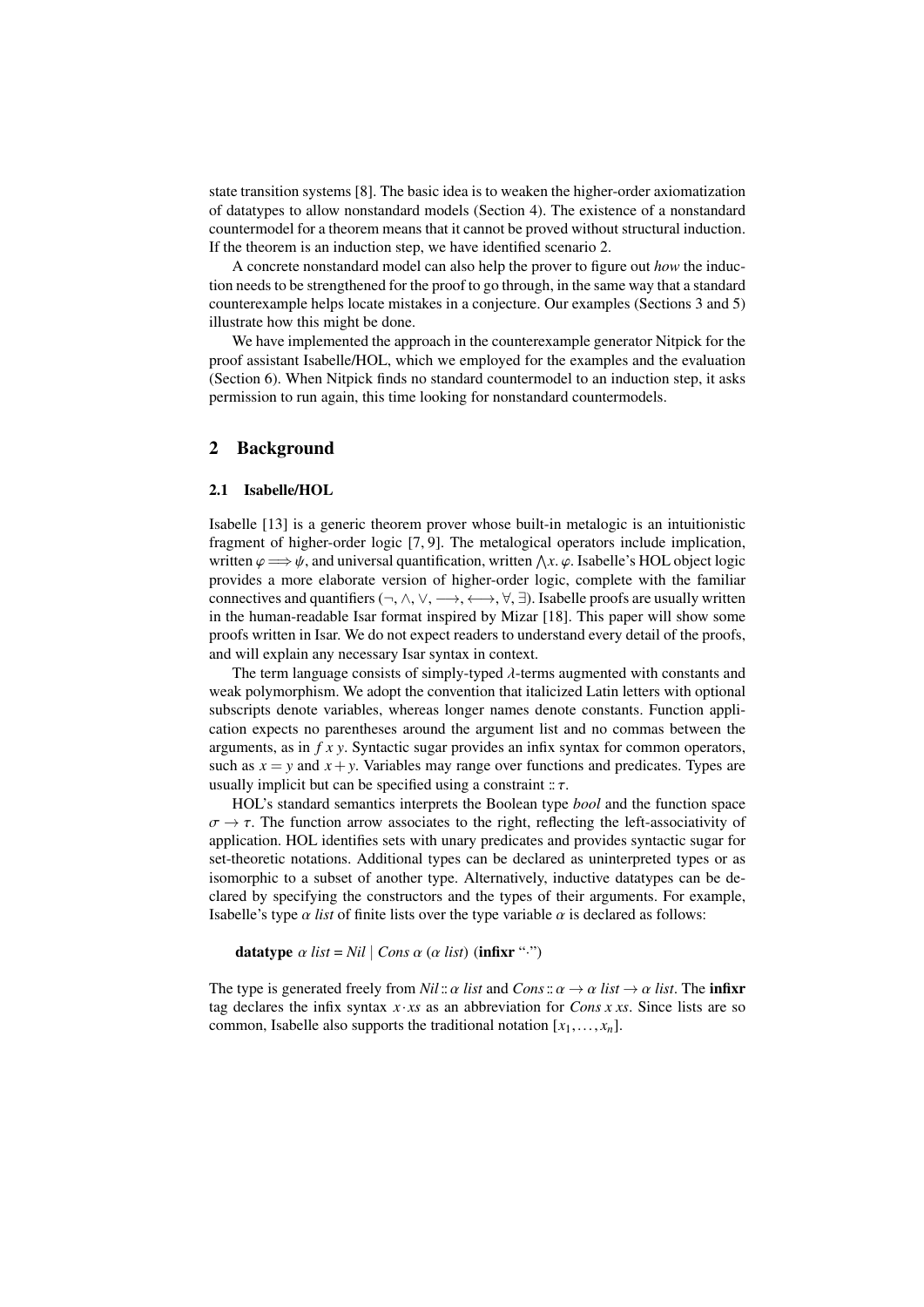Constants can be introduced axiomatically or definitionally. Isabelle also provides high-level definitional mechanisms for defining inductive sets and predicates as well as recursive functions. For example, the  $hd$  ::  $\alpha$  *list*  $\rightarrow \alpha$  and  $tl$  ::  $\alpha$  *list*  $\rightarrow \alpha$  *list* functions that return the head and tail of a list are specified by  $hd(x \cdot xs) = x$  and  $tl(x \cdot xs) = xs$ .

#### 2.2 Nitpick

Nitpick [5] is a counterexample generator for Isabelle/HOL based on Kodkod [17], a finite model finder for first-order relational logic that in turn relies on SAT solving. Given a conjecture, Nitpick determines which axioms and definitions are needed and searches for a standard set-theoretic model that satisfies the axioms and falsifies the conjecture.

The basic translation from HOL to Kodkod's relational logic is straightforward, but common HOL idioms such as inductive predicates, inductive datatypes, and recursive functions necessitate a translation scheme tailored for SAT solving. In particular, infinite datatypes are (soundly) approximated by finite subterm-closed subsets [4].

The following example shows Nitpick in action on a conjecture about list reversal:

**theorem** REV\_CONS\_REV: *rev*  $(x \cdot rev \, xs) = x \cdot xs$ nitpick [*show\_datatypes*]

Nitpick found a counterexample for  $|\alpha| = 5$ :

Free variables:  $x = a_1$   $xs = [a_2]$ Datatype:  $\alpha$  *list* = {[], [a<sub>1</sub>], [a<sub>1</sub>, a<sub>2</sub>], [a<sub>2</sub>], [a<sub>2</sub>, a<sub>1</sub>], ...}

(The output is shown in a slanted font to distinguish it from the user's proof text and interactive commands.) We see that it sufficed to consider the subset  $\alpha$  *list* = {[], [ $a_1$ ],  $[a_1, a_2]$ ,  $[a_2]$ ,  $[a_2, a_1]$ , ...} of all lists over  $\{a_1, \ldots, a_5\}$  to falsify the conjecture.

# 3 Introductory Examples

Our approach is best explained by demonstrating it on a few examples before looking at the technicalities. The first example focuses on rule induction: We define a set inductively and attempt to prove properties about it by following the introduction rules. Although rule induction is not our main topic, the example is instructive in its own right and serves as a stepping stone for the application of our method to structural induction proofs. The second example illustrates a failed structural induction on binary trees.

#### 3.1 Rule Induction

Properties about inductively defined sets and predicates can be proved by rule induction. The following specification of the scoring of tennis games will serve as illustration:

datatype *player* = *Serv* | *Recv* **datatype** *score* = *Points nat nat* (infix " $\diamond$ ") | *Adv player* | *Game player*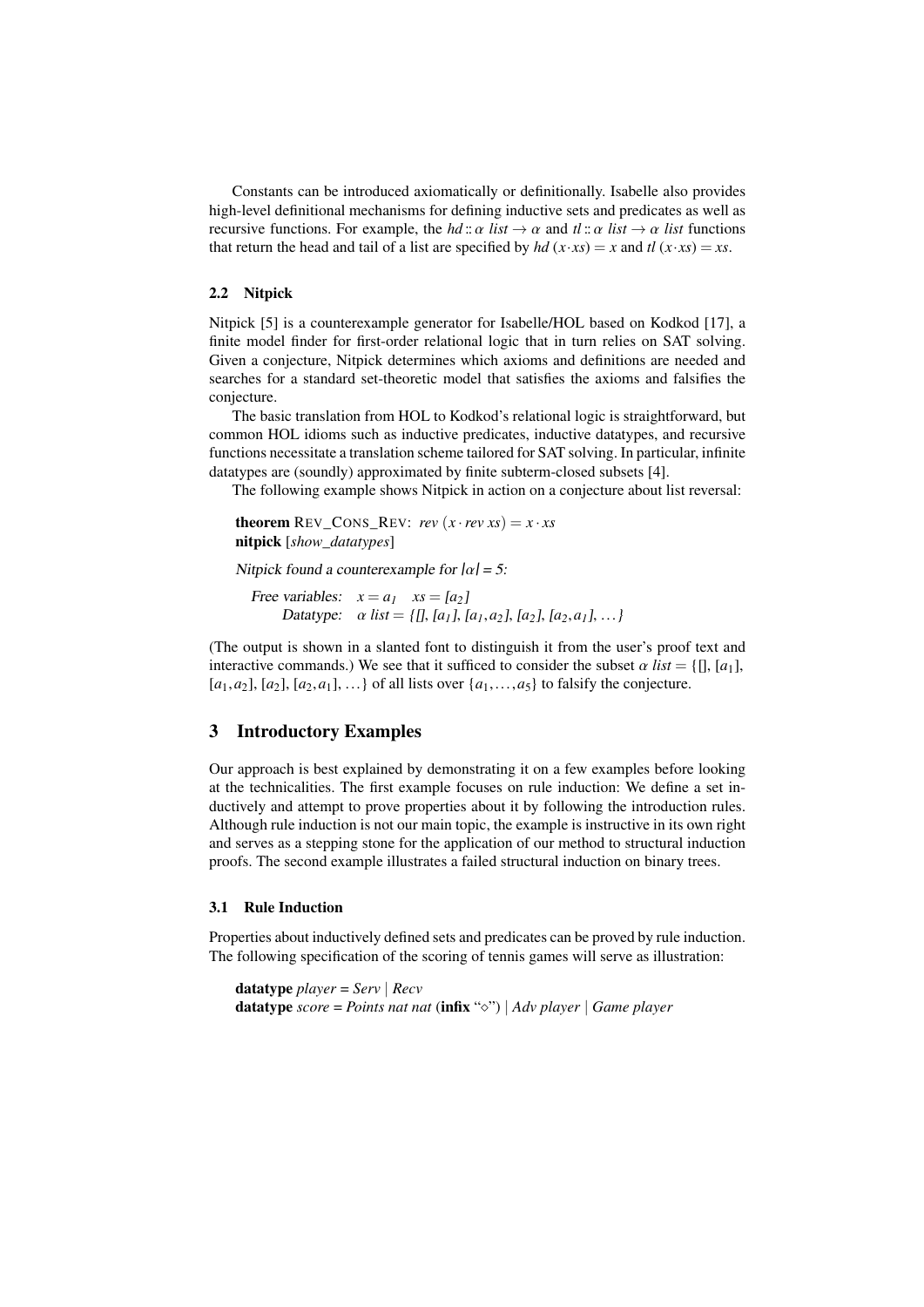```
inductive set legal :: score list \rightarrow bool where
   LOVE ALL: [0 \diamond 0] \in legalSERV_15: 0 \diamond n \cdot xs \in legal \implies 15 \diamond n \cdot 0 \diamond n \cdot xs \in legalSERV_30: 15 \diamond n \cdot xs \in legal \implies 30 \diamond n \cdot 15 \diamond n \cdot xs \in legal.
                                .
RECV_GAME: n \diamond 40 \cdot xs \in legal \implies n \neq 40 \implies Game Recv \cdot n \diamond 40 \cdot xs \in legalDEUCE_ADV: 40 \triangle 40 \cdot xs \in legal \implies Adv \ p \cdot 40 \triangle 40 \cdot xs \in legalADV_DEUCE: Adv\ p \cdot xs \in legal \implies 40 \diamond 40 \cdot Adv\ p \cdot xs \in legalADV_GAME: Adv\ p \cdot xs \in legal \implies Game\ p \cdot Adv\ p \cdot xs \in legal
```
A game is a trace  $[s_n, \ldots, s_1]$  of successive scores listed in reverse order. The inductively defined set *legal* is the set of all legal (complete or incomplete) games, starting from the score  $0 \diamond 0$ . For example,  $[15 \diamond 15, 15 \diamond 0, 0 \diamond 0]$  and  $[Game Recv, 0 \diamond 40, 0 \diamond 30, 0 \diamond 15, 0 \diamond 0]$ are legal games, but  $[15\textdegree0]$  is not.

By manually inspecting the rules, it is easy to persuade ourselves that no player can reach more than 40 points. Nitpick is also convinced:

**theorem** LE 40: *g* ∈ *legal*  $\implies$  *a◇ b* ∈ *g*  $\longrightarrow$  *max a b* ≤ 40 nitpick

Nitpick found no counterexample.

(The symbol '∈' is overloaded to denote list membership as well as set membership.) Let us try to prove the above property by rule induction:

proof (*induct set*: *legal*) case LOVE\_ALL thus *?case* by *simp*

The first line of the proof script tells Isabelle that we want to perform a proof by rule induction over the set *legal*. The second line selects the proof obligation associated with the LOVE\_ALL rule from *legal*'s definition and discharges it using the *simp* method, which performs equational reasoning.

```
case (SERV_15 n xs) thus ?case
```
The next line selects the proof obligation associated with the SERV\_15 rule. At this point, the induction hypothesis is

$$
a \diamond b \in 0 \diamond n \cdot xs \longrightarrow \max a b \le 40, \tag{19f}
$$

and we must prove

$$
a \diamond b \in 15 \diamond n \cdot 0 \diamond n \cdot xs \longrightarrow \max a b \le 40. \tag{G}
$$

We may also assume

$$
0 \diamond n \cdot xs \in legal,
$$
 (R)

since it occurs as a hypothesis in SERV\_15. Observe that the hypothesis *R* involves *legal*, which is precisely the set on which we are performing rule induction. If we stated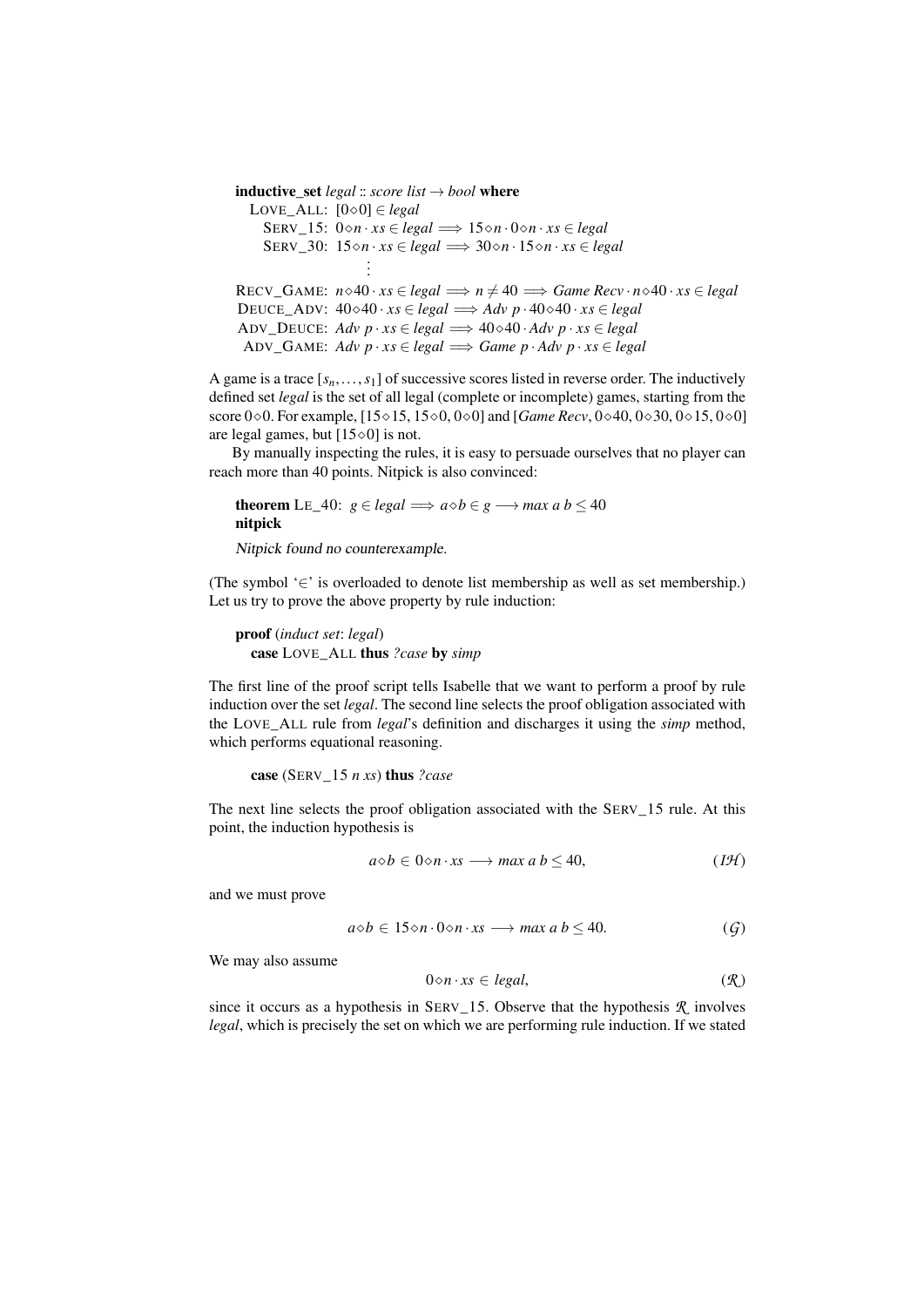our theorem "strongly enough," it should be sufficient to use the induction hypothesis *IH* to prove the goal *G*, without reasoning about *legal* directly. (There is certainly nothing wrong with reasoning about *legal*, but this would mean performing a nested induction proof or invoking a lemma that we would then prove by induction. We want to avoid this if we can.)

Can we prove  $I \mathcal{H} \Longrightarrow G$  without  $\mathcal{R}$ ? None of Isabelle's automatic tactics appear to work, and if we tell Nitpick to ignore  $\mathcal{R}$ , it finds the following counterexample:

Free variables:  $a = 15$   $b = 41$   $n = 41$   $xs = 11$ 

Indeed, the induction hypothesis is not applicable, because  $15\circ 41 \notin [0\circ 41]$ ; and the goal is falsifiable, because  $15 \diamond 41 \in [15 \diamond 41]$  and  $max 15 41 \nleq 40$ . The counterexample disappears if we reintroduce  $\mathcal{R}_1$ , since [0 $\diamond$ 41] is not a legal game. This suggests that the stated theorem is correct, but that it is not general enough to support the induction step.

The countermodel tells us additional information that we can use to guide our search for a proof. First, notice that the counterexample falsifies  $a \diamond b \in 0 \diamond n \cdot xs$ , and so the induction hypothesis is useless. On closer inspection, instantiating *a* with 15 in the induction hypothesis is odd; it would make more sense to let *a* be 0. Then *IH* becomes  $0 \diamond 41 \in [0 \diamond 41] \longrightarrow max \space 0 \space 41 \leq 40$ , which is false—and the countermodel disappears because  $I\mathcal{H} \Longrightarrow G$  is true. If we can eradicate all countermodels, it is likely that the formula will become provable.

This instantiation of *a* would have been possible if *a* had been universally quantified in  $I\mathcal{H}$ . This can be achieved by explicitly quantifying over *a* in the statement of the theorem. We do the same for *b*. The proof is now within the *auto* tactic's reach:

**theorem** LE 40: *g* ∈ *legal*  $\implies \forall a \ b$ .  $a \diamond b \in g \longrightarrow max \ a \ b \leq 40$ by (*induct set*: *legal*) *auto*

Explicit universal quantification is a standard proof heuristic [13, pp. 33–36]. An equally valid approach would have been to precisely characterize the possible scores in a legal game and then use that characterization to prove the desired property:

theorem ALL\_LEGAL:  $g \in legal \Longrightarrow \forall s \in g$ .  $s \in \{m \diamond n \mid \{m,n\} \subseteq \{0,15,30,40\}\}\$ ∪ *range Adv* ∪ *range Game* by (*induct set*: *legal*) *auto*

**theorem** LE\_40: *g* ∈ *legal*  $\implies$  *a*◇*b* ∈ *g*  $\longrightarrow$  *max a b* ≤ 40 by (*frule* ALL\_LEGAL [THEN BALL\_E, where  $x = "a\diamond b"$ ]) *auto* 

What can we learn from this example? In general, proofs by rule induction give rise to subgoals of the form  $\mathcal{R} \wedge \mathcal{I} \mathcal{H} \wedge \mathcal{S} \mathcal{C} \Longrightarrow \mathcal{G}$ , where  $\mathcal{R}$  represents the recursive antecedents of the rule, *IH* represents the induction hypotheses, and *SC* is the rule's side condition. When we claim that an induction hypothesis is "strong enough," we usually mean that we can carry out the proof without invoking  $\mathcal{R}$ . If  $I\mathcal{H} \wedge \mathcal{SC} \Longrightarrow G$  admits a counterexample, the induction hypothesis is too weak: We must strengthen the formula we want to prove or exploit  $\mathcal{R}$  in some way.

This issue arises whenever we perform induction proofs over inductively defined "legal" values or "reachable" states. In the next section, we will carry this idea over to structural induction.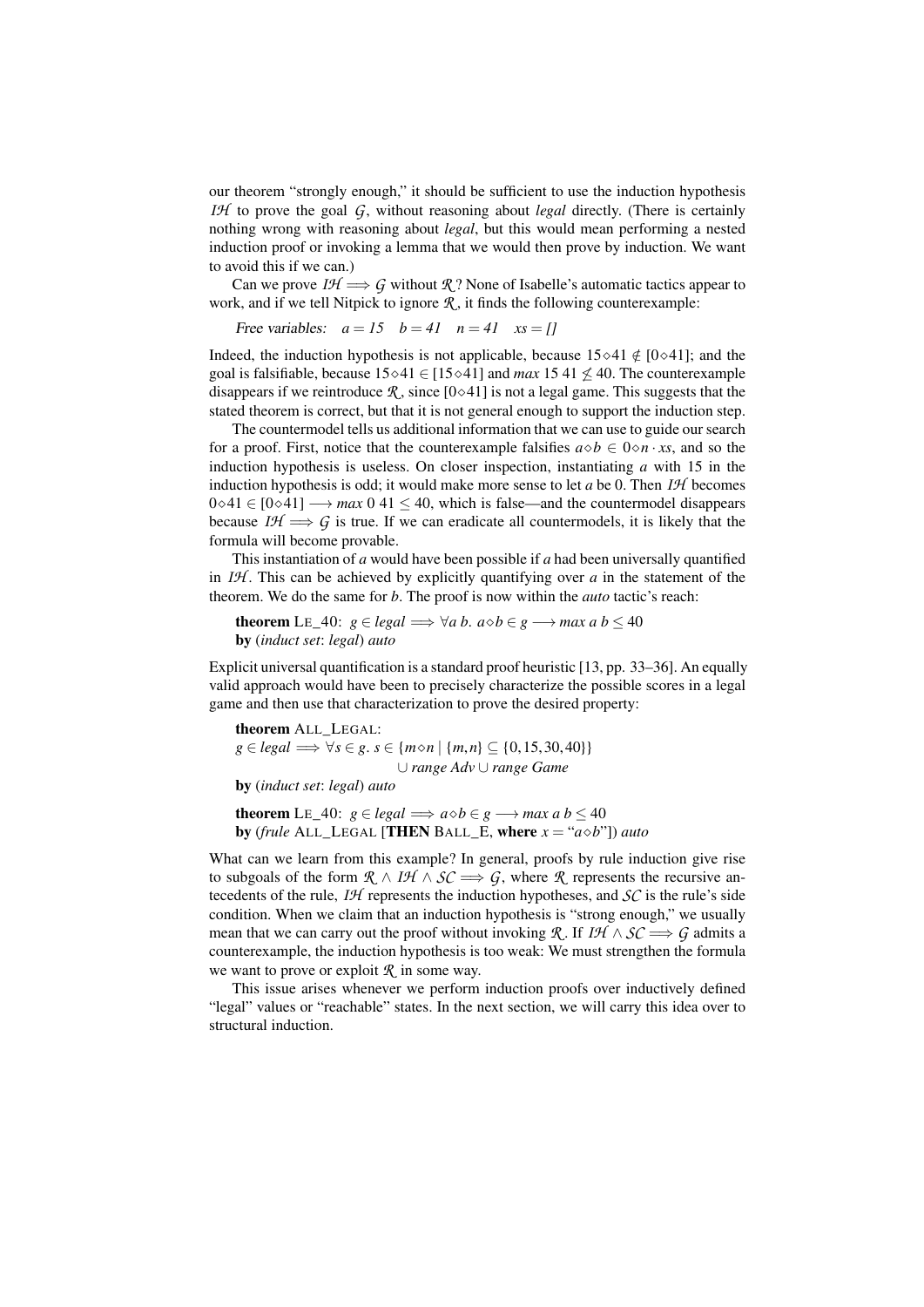#### 3.2 Structural Induction

As an example, consider the following mini-formalization of full binary trees:

**datatype**  $\alpha$  *btree* =  $Lf \alpha \mid Br(\alpha \text{ three}) (\alpha \text{ three})$ fun *labels* ::  $\alpha$  *btree*  $\rightarrow \alpha \rightarrow \text{bool}$  where *labels*  $(Lfa) = \{a\}$ 

*labels* (*Br t*<sub>1</sub> *t*<sub>2</sub>) = *labels t*<sub>1</sub> ∪ *labels t*<sub>2</sub>

**fun** *swap* ::  $\alpha$  *btree*  $\rightarrow \alpha \rightarrow \alpha \rightarrow \alpha$  *btree* where *swap* (*Lf c*)  $a b = Lf$  (if  $c = a$  then  $b$  else if  $c = b$  then  $a$  else  $c$ ) *swap*  $(Br t_1 t_2)$  *a*  $b = Br$  (*swap*  $t_1$  *a b*) (*swap*  $t_2$  *a b*)

A tree is either a labeled leaf (*Lf*) or an unlabeled inner node (*Br*) with a left and right child. The *labels* function returns the set of labels that occur on a tree's leaves, and *swap* simultaneously substitutes two labels for each other. Intuitively, if two labels *a* and *b* occur in a tree *t*, they should also occur in the tree obtained by swapping *a* and *b*:

**theorem** LABELS\_SWAP: { $a,b$ } ⊆ *labels*  $t$  → *labels* (*swap*  $t$   $a$   $b$ ) = *labels*  $t$ 

Nitpick cannot disprove this, so we proceed with structural induction on the tree *t*:

proof (*induct t*) case LF thus *?case* by *simp* case ( $BR t_1 t_2$ ) thus *?case* 

The induction hypotheses are

$$
\{a, b\} \subseteq labels \ t_1 \longrightarrow labels \ (swap \ t_1 \ a \ b) = labels \ t_1 \tag{19f_1}
$$

$$
\{a, b\} \subseteq labels \ t_2 \longrightarrow labels \ (swap \ t_2 \ a \ b) = labels \ t_2 \tag{I\mathcal{H}_2}
$$

and the goal is

 ${a,b}$  ⊆ *labels* (*Br t*<sub>1</sub> *t*<sub>2</sub>) → *labels* (*swap* (*Br t*<sub>1</sub> *t*<sub>2</sub>) *a b*) = *labels* (*Br t*<sub>1</sub> *t*<sub>2</sub>). (*G*)

Nitpick cannot find any counterexample to  $I\mathcal{H}_1 \wedge I\mathcal{H}_2 \Longrightarrow G$ , but thanks to the technique we present in this paper it now makes the following suggestion:

Hint: To check that the induction hypothesis is general enough, try this command: nitpick [*non\_std*, *show\_all*].

If we follow the hint, we get the output below.

Nitpick found a nonstandard counterexample for  $|\alpha| = 3$ :

Free variables: 
$$
a = a_1
$$
  $b = a_2$   $t_1 = \xi_1$   $t_2 = \xi_2$   
\nDatotype:  $\alpha$  *btree* = { $\xi_1$  =  $Br \xi_1 \xi_1$ ,  $\xi_2$  =  $Br \xi_2 \xi_2$ ,  $Br \xi_1 \xi_2$ }  
\nConstants:  $labels = (\lambda x. ?)(\xi_1 \mapsto \{a_2, a_3\}, \xi_2 \mapsto \{a_1\},$   
\n $Br \xi_1 \xi_2 \mapsto \{a_1, a_2, a_3\}$ )  
\n $\lambda x. swap x a b = (\lambda x. ?)(\xi_1 \mapsto \xi_2, \xi_2 \mapsto \xi_2, Br \xi_1 \xi_2 \mapsto \xi_2)$ 

The existence of a nonstandard model suggests that the induction hypothesis is not general enough or may even be wrong. See the Nitpick manual's "Inductive Properties" section for details.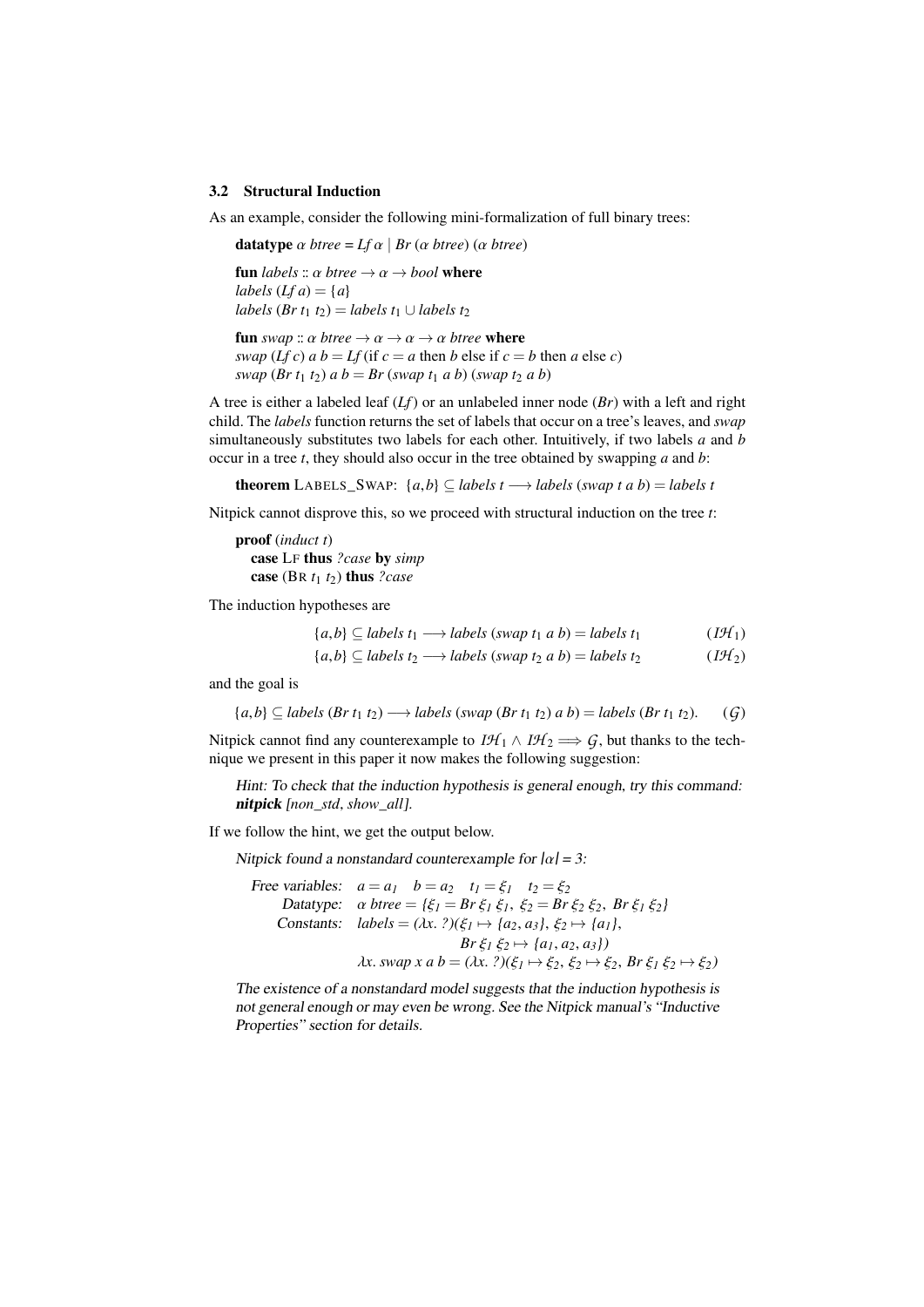

Fig. 1. A nonstandard tree

What is happening here? The *non* std option told the tool to look for nonstandard models of binary trees, which means that new nonstandard trees  $\xi_1, \xi_2, \ldots$ , are now allowed in addition to the standard trees generated by *Lf* and *Br*. Unlike standard trees, these new trees contain cycles: The "Datatype" section of Nitpick's output tells us that  $\xi_1 = Br \xi_1 \xi_1$  and  $\xi_2 = Br \xi_2 \xi_2$ . Although this may seem counterintuitive, every property of acyclic objects that can be proved without using induction also holds for cyclic objects. Hence, if Nitpick finds a counterexample with cyclic objects in it (a nonstandard countermodel), the property cannot be proved without using induction.

Here the tool found the nonstandard trees  $t_1 = \xi_1$  and  $t_2 = \xi_2$  such that  $a \notin labels t_1$ , *b* ∈ *labels*  $t_1$ ,  $a \in$  *labels*  $t_2$ , and  $b \notin$  *labels*  $t_2$ . The situation is depicted in Figure 1. Because neither subtree contains both *a* and *b*, the induction hypothesis tells us nothing about the labels of *swap*  $t_1$  *a b* and *swap*  $t_2$  *a b*. Thus, the model finder can assign arbitrary values to the results of *labels* and *swap* for the nonstandard trees, as long as the equations defining those functions are respected. The theorem is "falsified" because *labels* (*swap*  $t_1$  *a b*) = {*b*,*a*<sub>3</sub>} but *labels*  $t_1 = \{a\}$ . This could never happen for a standard tree  $t_1$ , but we need induction to prove this.

We can repair the proof of the theorem by ensuring that we always know what the labels of the subtrees are in the induction step, by also covering the cases where *a* and/or *b* is not in *t*:

theorem LABELS\_SWAP: *labels* (*swap t a b*) = (if *a*  $\in$  *labels t* then if *b* ∈ *labels t* then *labels t* else (*labels t* −{*a*}) ∪ {*b*} else if *b* ∈ *labels t* then (*labels t* −{*b*}) ∪ {*a*} else *labels t*)

This time Nitpick will not find any nonstandard counterexample, and we can prove the induction step using the *auto* tactic.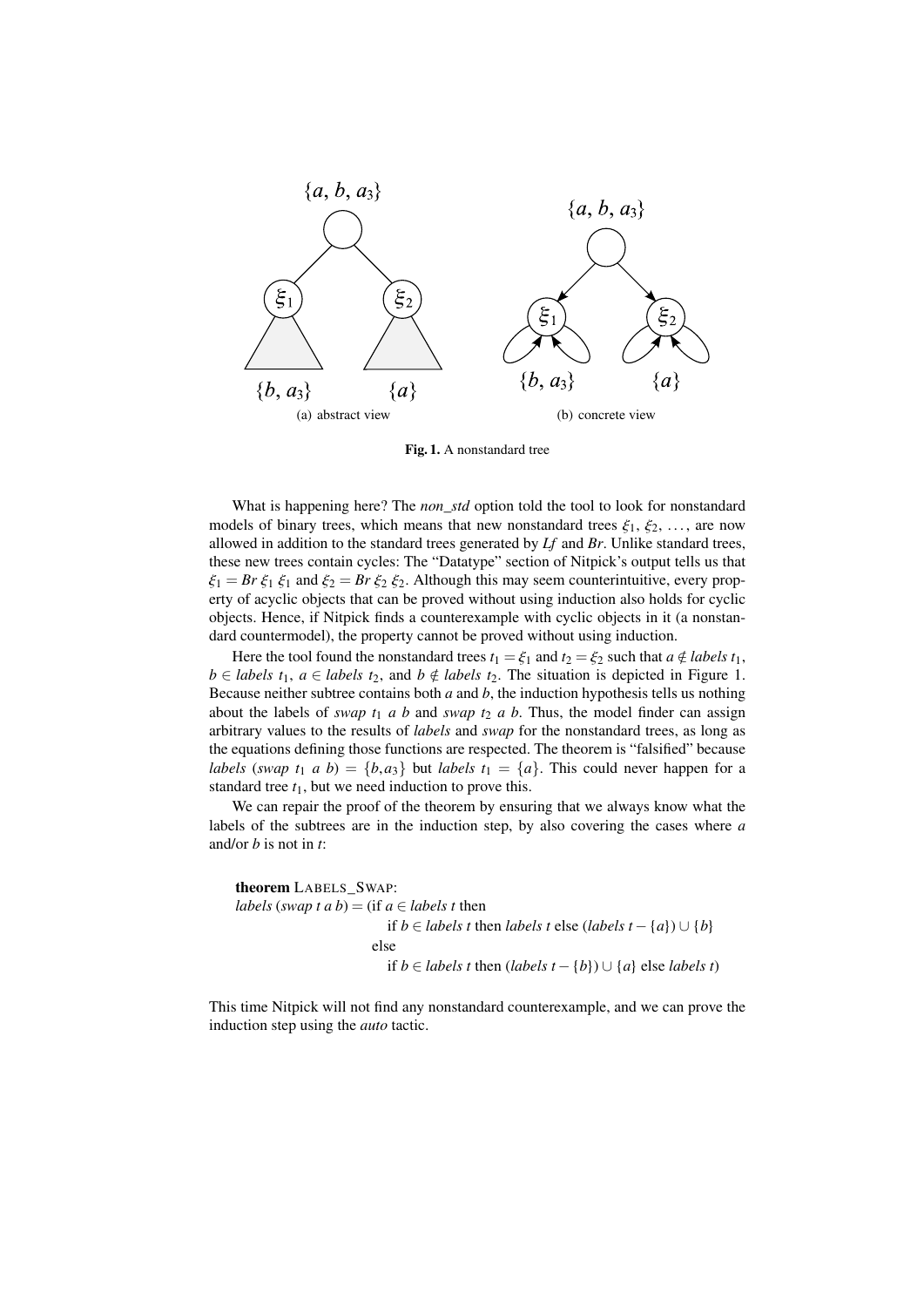## 4 The Approach

The previous section offered a black-box view of our approach to debugging structural induction steps. Let us now take a look inside the box.

#### 4.1 Description

Our approach consists in weakening the datatype axioms so that the induction principle no longer holds. As a result, properties that can only be proved by induction are no longer valid and admit countermodels. To illustrate this, we restrict our attention to the type *nat* of natural numbers generated from 0:*nat* and *Suc*::*nat*  $\rightarrow$  *nat*. It is axiomatized as follows [3]:

**DISTINCT:** 
$$
0 \neq \textit{Suc } n
$$
  
\n**INLECT:**  $\textit{Suc } m = \textit{Suc } n \longleftrightarrow m = n$   
\n**INDUCT:**  $P0 \Longrightarrow (\bigwedge n. P n \Longrightarrow P(\textit{Suc } n)) \Longrightarrow P n$ 

When we declare a datatype, Isabelle constructs a set-theoretic definition for the type, derives characteristic theorems from the definition, and derives other useful theorems that follow from the characteristic theorems. From the user's point of view, the characteristic theorems axiomatize the datatype, and the underlying set-theoretic definition can be ignored. Accordingly, we will allow ourselves to write "axioms" instead of "characteristic theorems."<sup>3</sup>

The following theorem is a consequence of INDUCT:

NCHOTOMY:  $n = 0 \vee (\exists m. n = \text{Suc } m)$ 

A well-known result from first-order logic is that if we consider only the DISTINCT and INJECT axioms and leave out INDUCT (which is second-order), nonstandard models of natural numbers are allowed alongside the standard model [15]. In these nonstandard models, we still have distinct values for 0, *Suc* 0, *Suc* (*Suc* 0), . . . , but also additional values ("junk") that cannot be reached starting from 0 by applying *Suc* a finite number of times. For example, the domain

$$
|\mathcal{M}| = \{0, 1, 2, \ldots\} \cup \{\tilde{0}, \tilde{1}, \tilde{2}, \ldots\} \cup \{a, b, c\}
$$

with

| $0^{\mathcal{M}}=0$ | $Suc^{\mathcal{M}}(0)=1$ | $Suc^{\mathcal{M}}(\tilde{0})=\tilde{1}$ | $Suc^{\mathcal{M}}(a)=a$   |
|---------------------|--------------------------|------------------------------------------|----------------------------|
|                     | $Suc^{\mathcal{M}}(1)=2$ | $Suc^{\mathcal{M}}(\tilde{1})=\tilde{2}$ | $Suc^{\mathcal{M}}(b)=c$   |
|                     |                          |                                          | $Suc^{\mathcal{M}}(c) = b$ |

is a nonstandard model of natural numbers (Figure 2). If we introduce NCHOTOMY as an axiom, the above is no longer a model, because  $\tilde{0}$  is neither zero nor the successor of some number. In contrast,  $|\mathcal{M}'| = \{0, 1, 2, ...\} \cup \{a, b, c\}$  is a model, with  $0^{\mathcal{M}'}$  and  $S_{\mathcal{U}c}^{\mathcal{M}'}$  defined as for  $\mathcal{M}$  $Suc^{\mathcal{M}'}$  defined as for  $\mathcal{M}$ .

<sup>&</sup>lt;sup>3</sup> Isabelle's definitional approach stands in contrast to the axiomatic approach adopted by PVS and other provers, where the datatype axioms' consistency must be trusted [14]. Here, we take a PVS view of Isabelle.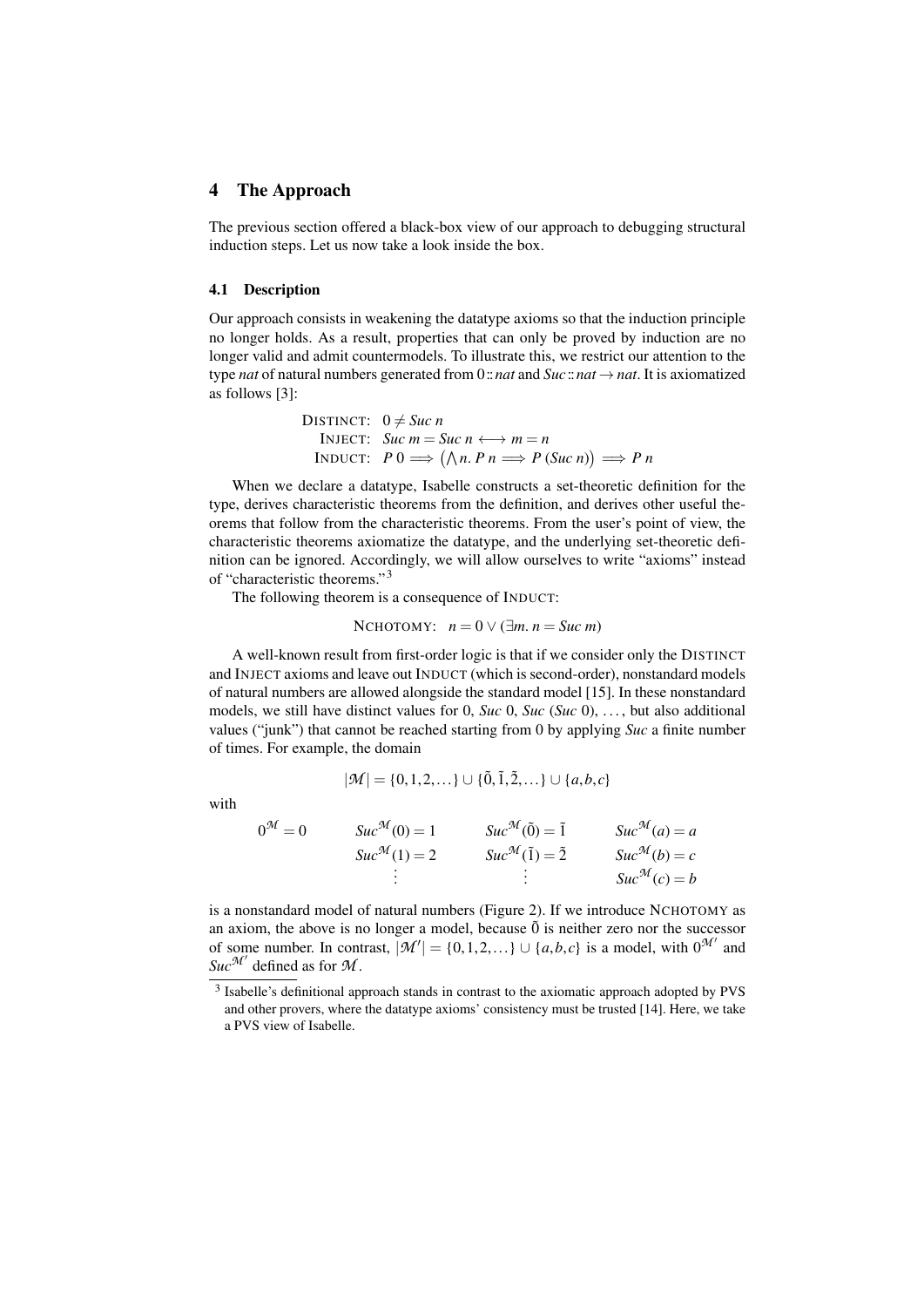

Fig. 2. A nonstandard model of the natural numbers

Our method relies on the following key observation: *If a property P is "general enough," the induction step*  $P n \Longrightarrow P$  *(Suc n) can be proved without using the INDUCT axiom and hence it admits no countermodel even if we substitute* NCHOTOMY *for* IN-DUCT*.* It makes sense to add NCHOTOMY because users normally do not think of case distinction as a form of induction; NCHOTOMY is first-order and easy to apply.

The method was illustrated on natural numbers but is easy to generalize to all recursive datatypes. Self-recursive datatypes such as  $\alpha$  *list* and  $\alpha$  *btree* are handled in the same way. Mutually recursive datatypes share their INDUCT axiom, but each type has its own NCHOTOMY theorem; we simply replace INDUCT by the NCHOTOMY theorems.

#### 4.2 Theoretical Properties

The soundness of our method follows directly from the definition.

**Definition 1 (Nonstandard Models).** Let  $\bar{\tau}$  be some datatypes,  $\bar{C}$  be a formula, and *A* the set of relevant axioms to *C*. A  $\bar{\tau}$ -*nonstandard model* of *C* with respect to *A* is a model of  $\tilde{A} \vdash C$ , where  $\tilde{A}$  is constructed from  $A$  by replacing INDUCT with NCHOTOMY for all types  $\bar{\tau}$ .

**Theorem 1 (Soundness).** If there exists a  $\bar{\tau}$ -nonstandard countermodel to C, then C *cannot be proved using only the DISTINCT, INJECT, and NCHOTOMY properties of*  $\bar{\tau}$ *.* 

*Proof.* This follows directly from the definition of nonstandard models and the soundness of the proof system.  $\Box$ 

The converse to Theorem 1, completeness, does not hold, because the HOL proof system is incomplete with respect to standard models, and because model finders such as Nitpick must necessarily miss some infinite models or be unsound.

#### 4.3 Implementation

The implementation in Nitpick deviates from the above description, because it has its own axiomatization of datatypes based on selectors, directly encoded in Kodkod's relational logic [4]. The type *nat* would be axiomatized as follows:

| DISJ: no <i>zero</i> $\cap$ <i>sucs</i>                   | $UNIO0$ : lone <i>zero</i>                |
|-----------------------------------------------------------|-------------------------------------------|
| EXHAUST: $zero \cup sucs = nat$                           | UNIQ <sub>Suc</sub> : lone $prec^{-1}(n)$ |
| SELECT <sub>prec</sub> : if $n \in sucs$ then one prec(n) | ACYCL: $(n, n) \notin prec^+$ .           |
| else no $prec(n)$                                         |                                           |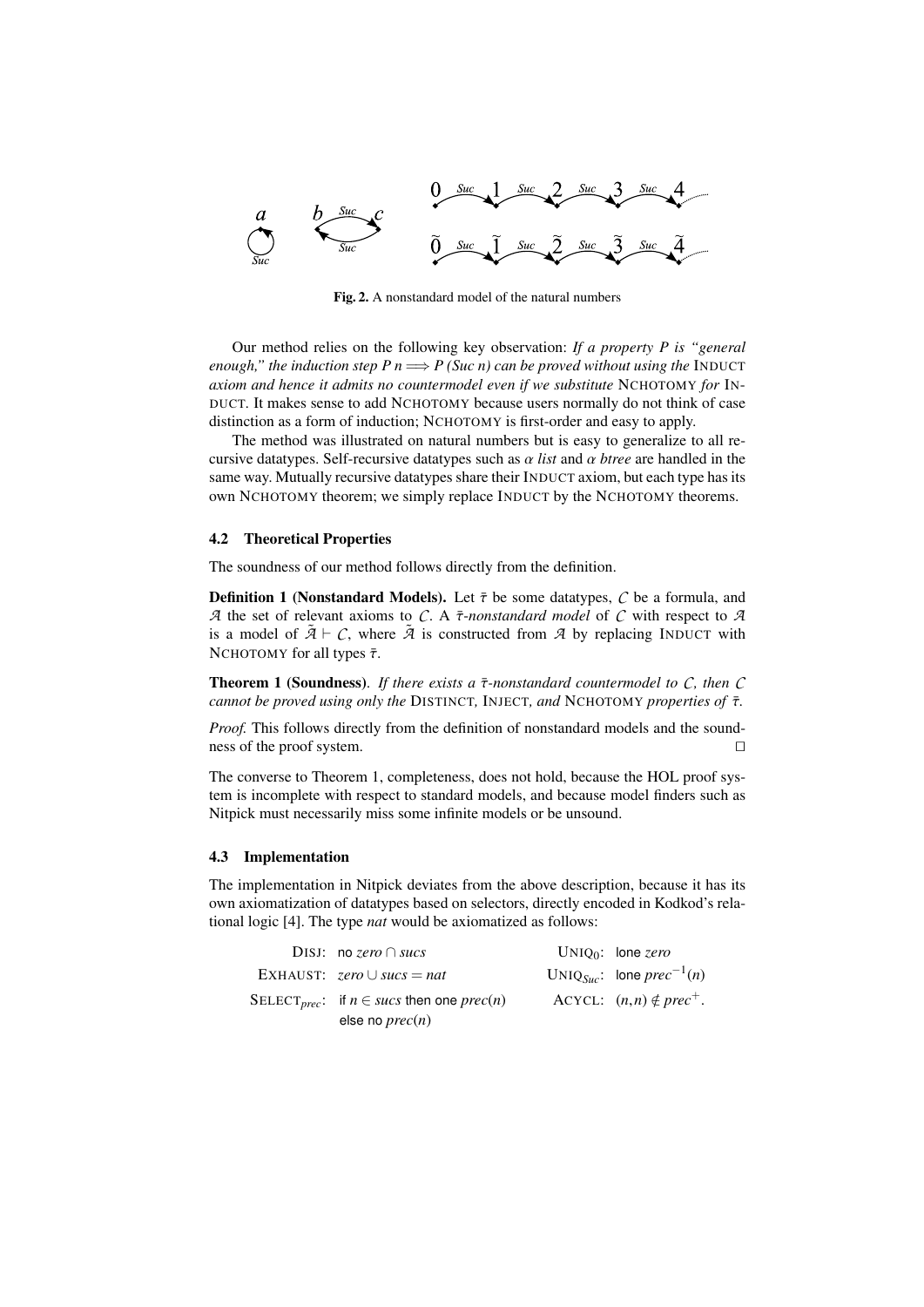In Kodkod's logic, terms denote relations; for example, *prec*(*n*) denotes the set (or unary relation) of all *<sup>m</sup>* such that (*n*,*m*) belongs to the binary relation *prec*. Free variables denote singletons. The constraint no *r* expresses that *r* is the empty relation, one *r* expresses that *r* is a singleton, and lone  $r \iff$  no  $r \lor$  one *r*.

Users can instruct Nitpick to generate nonstandard models by specifying the *non\_std* option, in which case the ACYCL axiom is omitted. For finite model finding, the ACYCL axiom, together with EXHAUST, is equivalent to INDUCT, but it can be expressed comfortably in Kodkod's logic.

Cyclic objects are displayed as  $\xi_1, \xi_2, \ldots$ , and their internal structure is shown under the "Datatypes" heading. For the benefit of users who have not read the manual, Nitpick detects structural induction steps and gives a hint to the user, as we saw in Section 3.2.

## 5 A More Advanced Example

The next example is taken from the Isabelle tutorial [13, pp. 9–15]. We want to prove that reversing a list twice yields the original list:

**theorem**  $REV$ <sub>*REV*: *rev* (*rev*  $ys$ ) =  $ys$ </sub>

The *rev* function is defined in terms of the append operator ( $@$ ). Their equational specifications follow:

$$
rev [] = []
$$
  
\n
$$
rev (x \cdot xs) = rev xs @ [x]
$$
  
\n
$$
(x \cdot xs) @ ys = x \cdot (xs @ ys).
$$

The base case of the induction proof of REV\_REV is easy to discharge using the *simp* method. For the induction step, we may assume

$$
rev\ (rev\ zs) = zs \tag{IH}
$$

and the goal is

$$
rev\ (rev\ (z \cdot z s)) = z \cdot z s. \tag{G}
$$

Applying *simp* rewrites the goal to

$$
rev\ (rev\ zs\ @\ [z]) = z \cdot zs \tag{G'}
$$

using the equational specification of *rev*. If we run Nitpick at this point, it does not find any standard countermodel, suggesting that  $I \mathcal{H} \Longrightarrow \mathcal{G}'$  is valid. And if we instruct it to look for nonstandard countermodels, it quickly finds one:

Free variables:  $z = a_1$   $zs = \xi_1$ Datatype:  $\alpha$  *list* = {[], [a<sub>1</sub>],  $\xi_1 = a_1 \cdot \xi_2$ ,  $\xi_2 = a_1 \cdot \xi_1$ , ...} Constants:  $rev = (\lambda x. ?)([] \rightarrow []$ ,  $[a_1] \rightarrow [a_1], \xi_1 \rightarrow \xi_1, \xi_2 \rightarrow \xi_1)$ op  $\mathcal{Q} = (\lambda x. ?)((\iint, \iint) \mapsto \iint, (\iint, [a_1]) \mapsto [a_1], (\iint, \xi_1) \mapsto \xi_1$ ,  $([1, \xi_2) \mapsto \xi_2, ([a_1], [1]) \mapsto [a_1], ([a_1], \xi_1) \mapsto \xi_2,$  $([a_1], \xi_2) \mapsto \xi_1, (\xi_1, [a_1]) \mapsto \xi_1, (\xi_2, [a_1]) \mapsto \xi_2$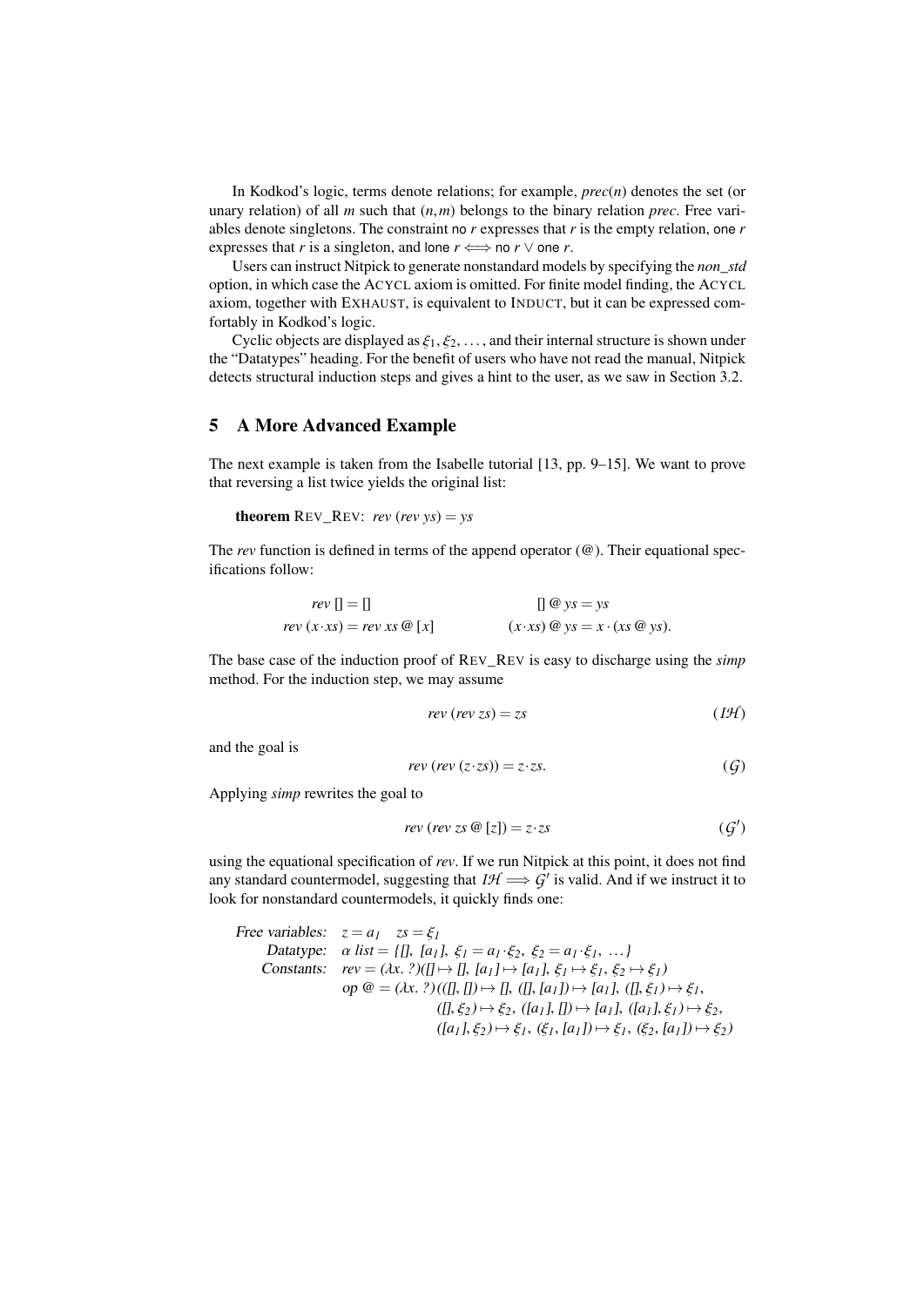

Fig. 3. Two nonstandard lists

The existence of the countermodel tells us that we must provide additional properties of *rev*, @, or both. It turns out the countermodel can provide some insight as to how to proceed. The model contains two distinct nonstandard lists,  $\xi_1$  and  $\xi_2$ , that falsify the conjecture: *rev* (*rev*  $\xi_2$ ) =  $\xi_1$ . The function table for @ contains the following information about them:

| $\xi_1 \otimes [a_1] = \xi_1$ | [ $a_1$ ] $\omega \xi_1 = \xi_2$ |
|-------------------------------|----------------------------------|
| $\xi_2 \otimes [a_1] = \xi_2$ | $[a_1] \otimes \xi_2 = \xi_1.$   |

The left column of the function table implies that both  $\xi_1$  and  $\xi_2$  represent infinite lists, because appending elements does not change them. The right column is depicted in Figure 3. Both lists  $\xi_1$  and  $\xi_2$  seem to only consist of the element  $a_1$  repeated infinitely  $([a_1, a_1, \dots])$ , and yet  $\xi_1 \neq \xi_2$ .

A striking property of the function table of  $\omega$  is that the left and right columns are not symmetric. For standard finite lists, appending and prepending an element should be symmetric. We can involve the function *rev* to make this relationship explicit: Appending an element and reversing the resulting list should construct the same list as reversing the list first and prepending the element. This clearly does not hold for the nonstandard model: *rev* ( $\xi_1 \otimes [a_1]$ ) =  $\xi_1$  but  $[a_1] \otimes rev \xi_1 = \xi_2$ .

We thus add and prove the following lemma.

**theorem** REV\_SNOC: *rev* (*xs*  $@$  [*x*]) = [*x*]  $@$  *rev xs* by (*induct xs*) *auto*

Equipped with this lemma, the induction step of *rev* (*rev*  $ys$ ) =  $ys$  is now straightforward to prove:

case (CONS  $y$   $ys$ ) note IH = *this* have *rev* (*rev*  $(y \cdot ys)$ ) = *rev* (*rev*  $ys \circledcirc [y]$ ) by *simp* **moreover have**  $... = y \cdot rev$  (*rev ys*) **using**  $REV\_SNOC$ .<br>**moreover have**  $- v \cdot vs$  **using** IH by simp moreover have  $... = y \cdot y s$  using IH by *simp*<br>ultimately show  $2case$  by *simp* ultimately show *?case* by *simp*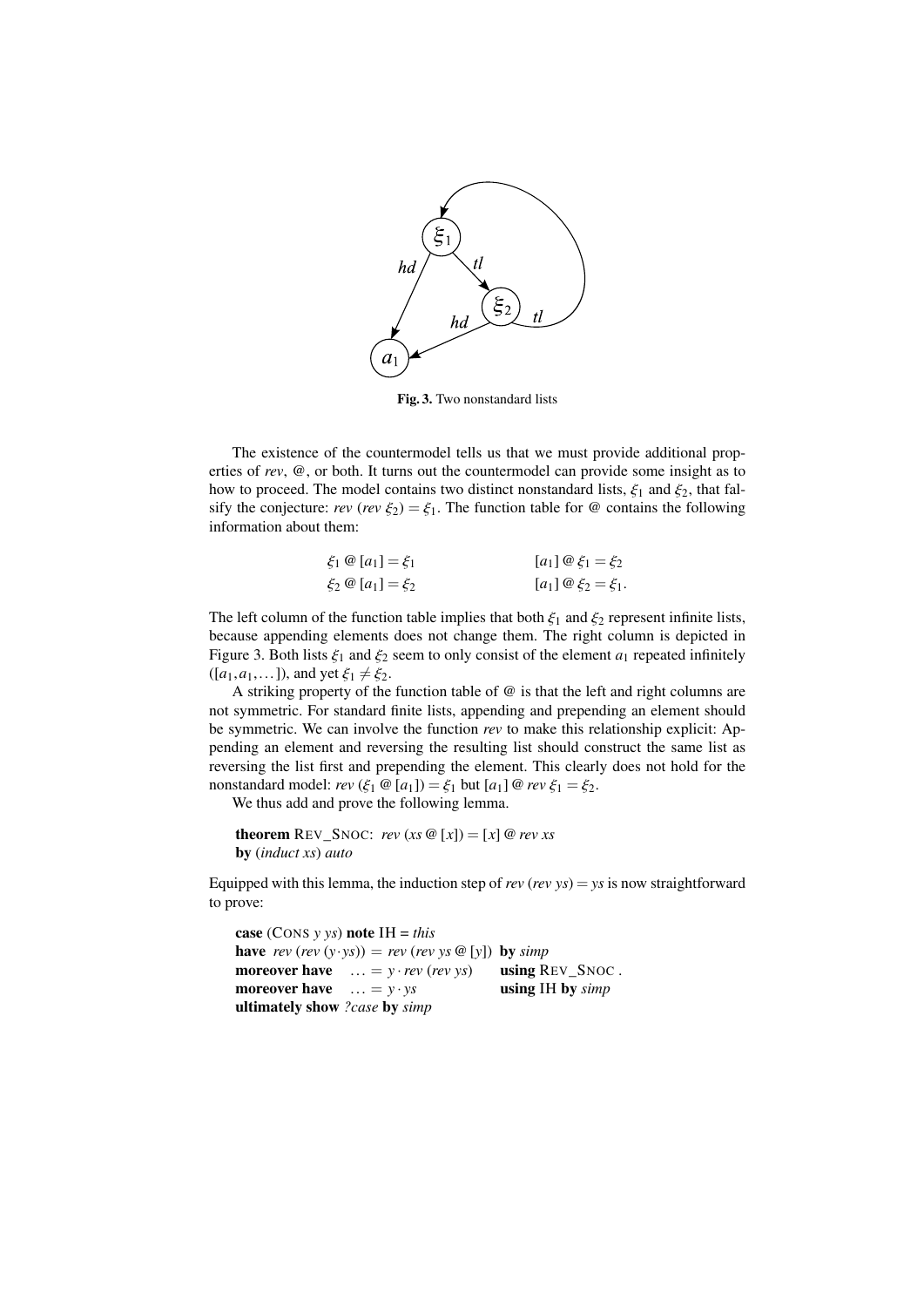Admittedly, some imagination is required to come up with the REV\_SNOC lemma. However, it is the same kind of reasoning (building an intuition and then generalizing) that is needed to repair non-theorems on the basis of standard counterexamples.

# 6 Evaluation

Evaluating our method directly would require observing Isabelle users and estimating how much time they saved (or wasted) thanks to it. We chose instead to benchmark our core procedure: finding nonstandard models to properties that require structural induction. To achieve this, we took all the theories from the Archive of Formal Proofs [10] that are based on Isabelle's *HOL* theory and that contain at least 5 theorems proved by structural induction. We assumed that every theorem that was proved by structural induction needed it (but took out a few obviously needless inductions). For every theorem, we invoked Nitpick with the *non\_std* option and a time limit of 30 seconds.

The table below summarizes the results per theory.

| THEORY                       | <b>FOUND SUCCESS</b> |        | <b>THEORY</b>           |        | <b>FOUND SUCCESS</b> |  |
|------------------------------|----------------------|--------|-------------------------|--------|----------------------|--|
| Comp.-Except.-Correctly      | 8/8                  | 100.0% | Prog.-Conflict-Analysis | 20/53  | 37.7%                |  |
| Huffman                      | 27/28                | 96.4%  | Simpl                   | 38/109 | 34.9%                |  |
| FOL-Fitting                  | 31/38                | 81.6%  | Completeness            | 15/44  | 34.1%                |  |
| POPLmark-deBruijn            | 90/112               | 80.4%  | $CoreC++$               | 17/60  | 28.3%                |  |
| RSAPSS                       | 33/47                | 70.2%  | Group-Ring-Module       | 41/151 | 27.2%                |  |
| <b>HotelKeyCards</b>         | 16/23                | 69.6%  | <b>SIFPL</b>            | 6/23   | $26.1\%$             |  |
| Presburger-Automata          | 12/19                | 63.2%  | <i>BinarySearchTree</i> | 5/22   | 22.7%                |  |
| <b>SATSolverVerification</b> | 106/172              | 61.6%  | Functional-Automata     | 9/41   | 22.0%                |  |
| AVL-Trees                    | 8/13                 | 61.5%  | Fermat3 4               | 2/12   | 16.7%                |  |
| Collections                  | 33/58                | 56.9%  | Recursion-Theory-I      | 5/31   | 16.1%                |  |
| <b>FeatherweightJava</b>     | 9/16                 | 56.2%  | Cauchy                  | 1/9    | 11.1%                |  |
| <b>BytecodeLogicJmlTypes</b> | 10/18                | 55.6%  | Coinductive             | 4/53   | 7.5%                 |  |
| Flyspeck-Tame                | 92/166               | 55.4%  | Lazy-Lists-II           | 1/25   | $4.0\%$              |  |
| Tree-Automata                | 32/64                | 50.0%  | MiniML                  | 0/98   | $0.0\%$              |  |
| MuchAdoAboutTwo              | 4/8                  | 50.0%  | Ordinal                 | 0/20   | $0.0\%$              |  |
| Verified-Prover              | 4/8                  | 50.0%  | Integration             | 0/8    | $0.0\%$              |  |
| VolpanoSmith                 | 3/6                  | 50.0%  | Topology                | 0/5    | $0.0\%$              |  |
| NormByEval                   | 16/41                | 39.0%  |                         |        |                      |  |
|                              |                      |        |                         |        |                      |  |

An entry *<sup>m</sup>*/*<sup>n</sup>* indicates that Nitpick found a nonstandard model for *<sup>m</sup>* of *<sup>n</sup>* theorems proved by induction. The last column expresses the same result as a percentage.

The success rates vary greatly from theory to theory. Nitpick performed best on theories involving lists, trees, and terms (*Compiling-Exceptions-Correctly*, *Huffman*, *POPLmark-deBruijn*). It performed poorly on theories involving arithmetic (*Cauchy*, *Integration*), complex set-theoretic constructions (*Lazy-List-II*, *Ordinal*), a large state space (*CoreC++*, *SIFPL*, *Recursion-Theory-I*), or nondefinitional axioms (*MiniML*). This is consistent with previous experience with Nitpick for finding standard models [5].

The main reason for the failures of our method is the inherent limitations of model finding in general, rather than our definition of nonstandard models. Our tool Nitpick is essentially a finite model finder, so only finite (fragments of) nonstandard models can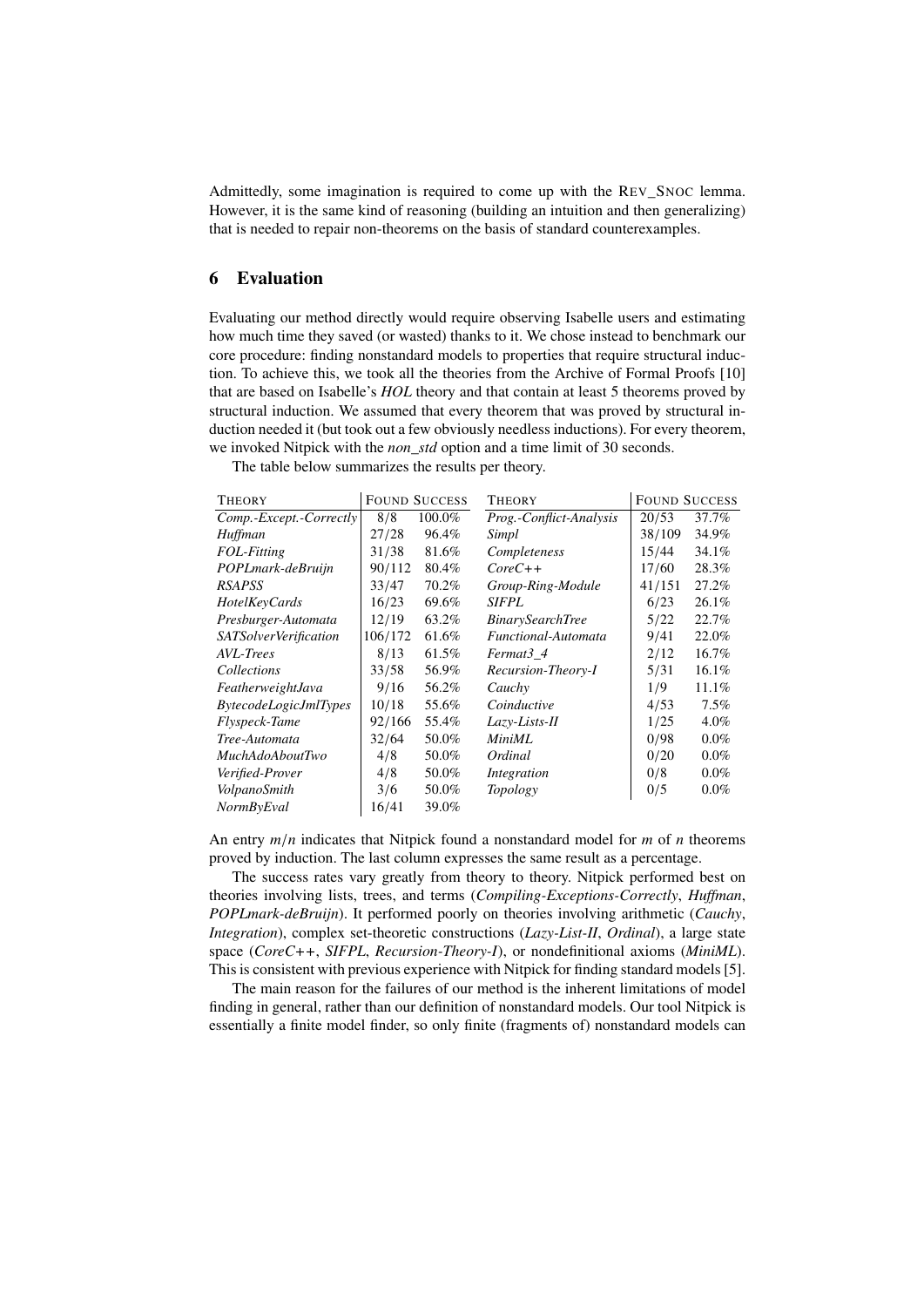be found. Nonstandard models are slightly easier to find than standard models because they have fewer axioms to fulfill, but they otherwise present the same challenges to Nitpick. Users who are determined to employ Nitpick can customize its behavior using various options, adapt their theories to avoid difficult idioms, or run it in an unsound mode that finds more genuine countermodels but also some spurious ones.

At first glance, the theory *BinarySearchTrees*seemed perfectly suited to our method, so we were surprised by the very low success rate. It turns out *BinarySearchTree* uses the type *int* to label its leaf nodes. In Isabelle, *int* is not defined as a datatype, and Nitpick handles it specially. Hence, proofs by induction on the structure or height of the trees could be avoided by applying an induction-like principle on *int*. Replacing *int* with *nat* for the labels increased the theory's score to 16/22 (72.7%).

### 7 Discussion and Related Work

*Interpretation of Nonstandard Models.* Our method presents the user with a countermodel whenever it detects that a property is noninductive. In some cases, the user must understand the cyclic structure of the nonstandard values  $\xi_i$  and see how they interfere with the induction step; in other cases, it is better to ignore the cyclic structures. Either way, it is usually difficult to isolate the relevant parts of the model and infer which properties were violated by the model and any other countermodel. The traditional approach of studying the form of the current goal to determine how to proceed always remains an alternative. Even then, the concrete nonstandard countermodel we compute provides added value, because we can use it to validate any assumption we want to add.

*Inductiveness Modulo Theories.* Arguably, users rarely want to know whether the step *IH*  $\Rightarrow$  *G* can be performed without induction; rather, they have already proved various theorems  $\mathcal T$  and want to know whether  $I\mathcal H \wedge \mathcal T \Longrightarrow \mathcal G$  can be proved without induction. The theorems *T* could be all the theorems available in Isabelle's database (numbering in the thousands), or perhaps those that are known to Isabelle's automatic proof methods. Some users may also want to specify the set *T* themselves.

The main difficulty here is that these theorems are generally free-form universally quantified formulas and would occur on the left-hand side of an implication: If any of the universal variables range over an infinite type, Nitpick gives up immediately and enters an unsound mode in which the quantifiers are artificially bounded. Counterexamples are then marked as "potential." Infinite universal quantification is problematic for any finite model finder. We have yet to try infinite (deductive) model finding [6] on this type of problem.

On the other hand, users can instantiate the relevant theorems and add them as assumptions. This requires guessing the proper instantiations for the theorem's universal variables. Nitpick can be quite helpful when trying different instantiations.

*Possible Application to First-Order Proof Search.* Isabelle includes a tool called Sledgehammer that translates the current HOL goal to first-order logic and dispatches it to automatic theorem provers (ATPs) [11, 12]. The tool heuristically selects theorems from Isabelle's database and encodes these along with the goal. Using nonstandard model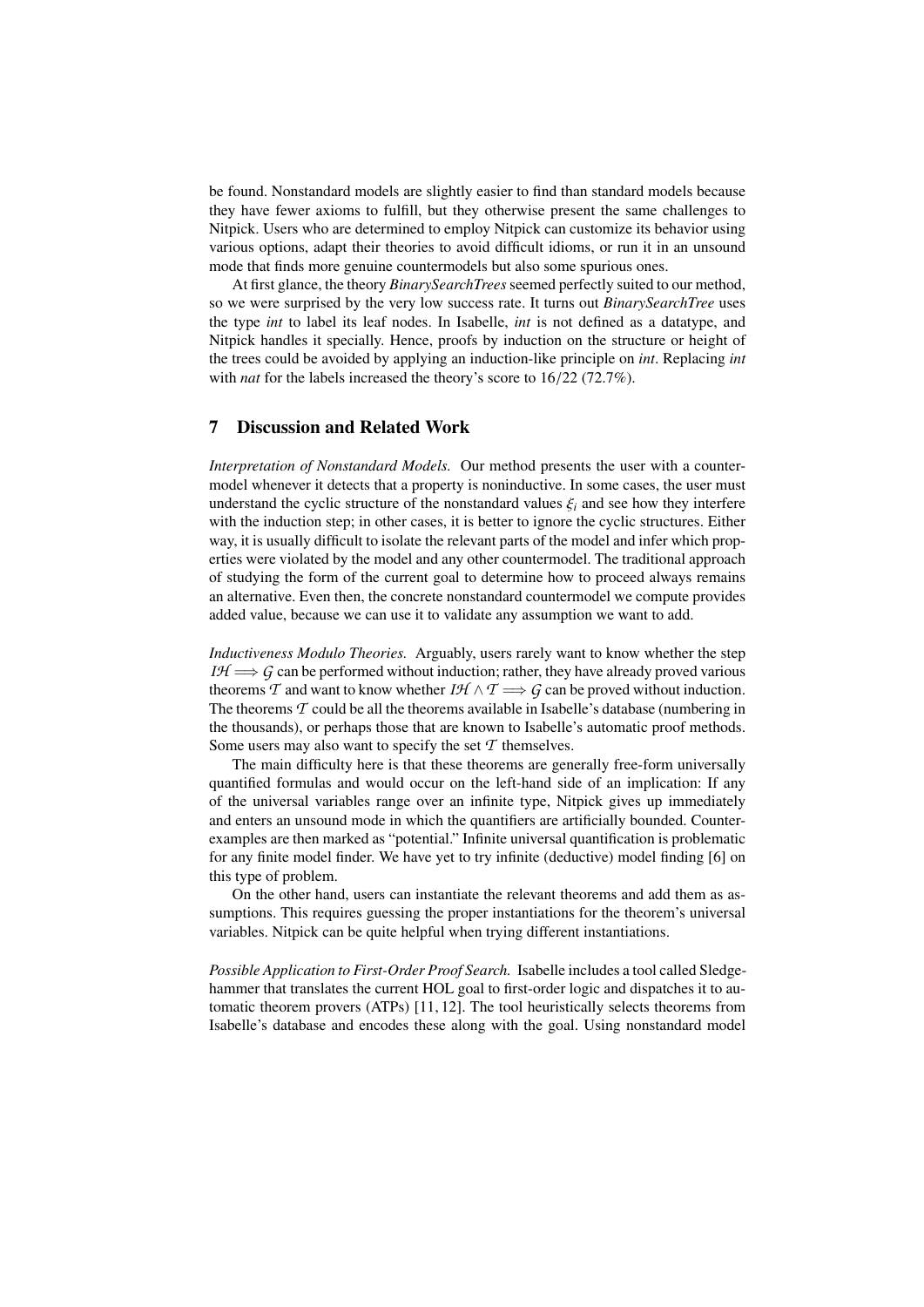finding, it should sometimes be possible to determine that no first-order proof of a goal exists and use this information to guide the theorem selection. Unfortunately, this suffers from the same limitations as "inductiveness modulo theories" described above.

*Alternative Approach: A Junk Constructor.* Our first attempt at detecting noninductive properties was also rooted in the world of nonstandard models, but instead of allowing cyclic values we added an extra constructor  $Junk :: \sigma \rightarrow \tau$  to each datatype  $\tau$ , where  $\sigma$ is a fresh type. The values constructed with *Junk* were displayed as  $\xi_1, \xi_2, \ldots$ , to the user. For many examples the results are essentially the same as with the "cyclic value" approach, but the approaches behave differently for two classes of properties: (1) For properties that can be proved with case distinction alone, the "extra constructor" approach leads to spurious countermodels. (2) For properties that follow from the acyclicity of constructors, the "extra constructor" approach fails to exhibit counterexamples. An example of such a property is *Suc*  $n \neq n$ , which can only be falsified by a cyclic *n*.

The "extra constructor" approach also has its merits: It relieves the user from having to reason about cyclic structures, and it is easier to implement in counterexample generators such as Quickcheck [2] that translate HOL datatypes directly to ML datatypes.

*More Related Work.* There are two pieces of related work that have directly inspired the ideas behind this paper. The first is work by Claessen and Svensson on different kinds of counterexample generation in the context of reachability [8]; the rule induction example presented in Section 3.1 is a direct adaptation of their approach. The second inspiration is work by Ahrendt on counterexample generation in the context of specifications of datatypes [1]. Ahrendt finds finite (and thus "nonstandard") counterexamples by weakening the specifications, which would otherwise only admit infinite models. Ahrendt's work was not done in the context of induction, and his notion of nonstandard models is thus very different from ours.

There exists a lot of prior work on automating induction proofs. For example, using *rippling* [16], failed proof attempts are analyzed and may lead to candidates for generalized induction hypotheses or new lemmas. Work in this area has the same general aim as ours: providing useful feedback to provers (humans or machines) who get stuck in induction proofs. Our approach differs most notably with this work in that it provides definite feedback to the prover about the inadequacy of the used induction technique. When our method generates a counterexample, it is certain that more induction is needed to proceed with the proof, if the conjecture is provable at all. Another difference is that we focus on counterexamples rather than on failed proof attempts. However, our longer-term hope is to exploit the nonstandard counterexamples in an automatic induction prover. This remains future work.

#### 8 Conclusion

We described a procedure for automatically detecting that a structural induction hypothesis is too weak to support the induction step when proving a theorem, and explained how we modified the model finder Nitpick for Isabelle/HOL to support it. The procedure is based on the concept of nonstandard models of datatypes. The tight integration with a model finder allows for precise feedback in the form of a concrete counterexample that indicates why the induction step fails.